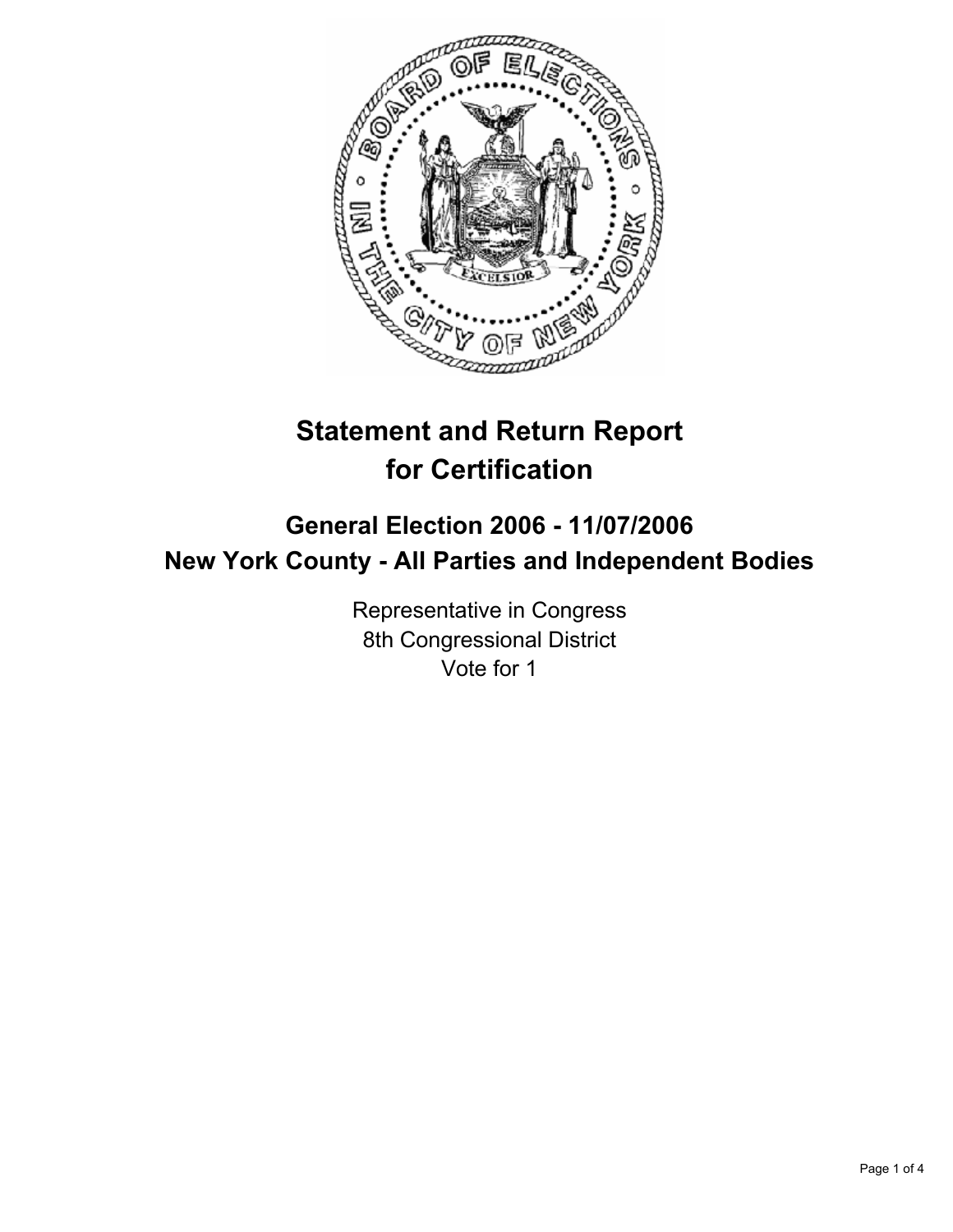

## **Assembly District 64**

| PUBLIC COUNTER                      | 5,480 |
|-------------------------------------|-------|
| <b>EMERGENCY</b>                    | 39    |
| ABSENTEE/MILITARY                   | 169   |
| <b>FEDERAL</b>                      | 83    |
| <b>AFFIDAVIT</b>                    | 264   |
| <b>Total Ballots</b>                | 6,035 |
| ELEANOR FRIEDMAN (REPUBLICAN)       | 921   |
| JERROLD L NADLER (DEMOCRATIC)       | 4,155 |
| DENNIS E. ADORNATO (CONSERVATIVE)   | 77    |
| JERROLD L NADLER (WORKING FAMILIES) | 345   |
| MAX SKLAR (WRITE-IN)                |       |
| MICHAEL BLOOMBERG (WRITE-IN)        |       |
| MICHAEL WINFIELD (WRITE-IN)         |       |
| <b>Total Votes</b>                  | 5,501 |
| Unrecorded                          | 534   |

#### **Assembly District 66**

| <b>PUBLIC COUNTER</b>               | 32,901 |
|-------------------------------------|--------|
| <b>EMERGENCY</b>                    | 212    |
| ABSENTEE/MILITARY                   | 1,164  |
| <b>FEDERAL</b>                      | 750    |
| <b>AFFIDAVIT</b>                    | 1,208  |
| <b>Total Ballots</b>                | 36,235 |
| ELEANOR FRIEDMAN (REPUBLICAN)       | 2,827  |
| JERROLD L NADLER (DEMOCRATIC)       | 26,372 |
| DENNIS E. ADORNATO (CONSERVATIVE)   | 270    |
| JERROLD L NADLER (WORKING FAMILIES) | 4,758  |
| RICHARD SELMAN (WRITE-IN)           |        |
| <b>Total Votes</b>                  | 34,228 |
| Unrecorded                          | 2,007  |

**Assembly District 67**

| <b>PUBLIC COUNTER</b>               | 33,171 |
|-------------------------------------|--------|
| <b>EMERGENCY</b>                    | 51     |
| ABSENTEE/MILITARY                   | 939    |
| <b>FEDERAL</b>                      | 622    |
| <b>AFFIDAVIT</b>                    | 1,015  |
| <b>Total Ballots</b>                | 35,798 |
| ELEANOR FRIEDMAN (REPUBLICAN)       | 3,807  |
| JERROLD L NADLER (DEMOCRATIC)       | 26,588 |
| DENNIS E. ADORNATO (CONSERVATIVE)   | 247    |
| JERROLD L NADLER (WORKING FAMILIES) | 3,201  |
| I DON'T KNOW (WRITE-IN)             |        |
| <b>Total Votes</b>                  | 33,844 |
| Unrecorded                          | 1.954  |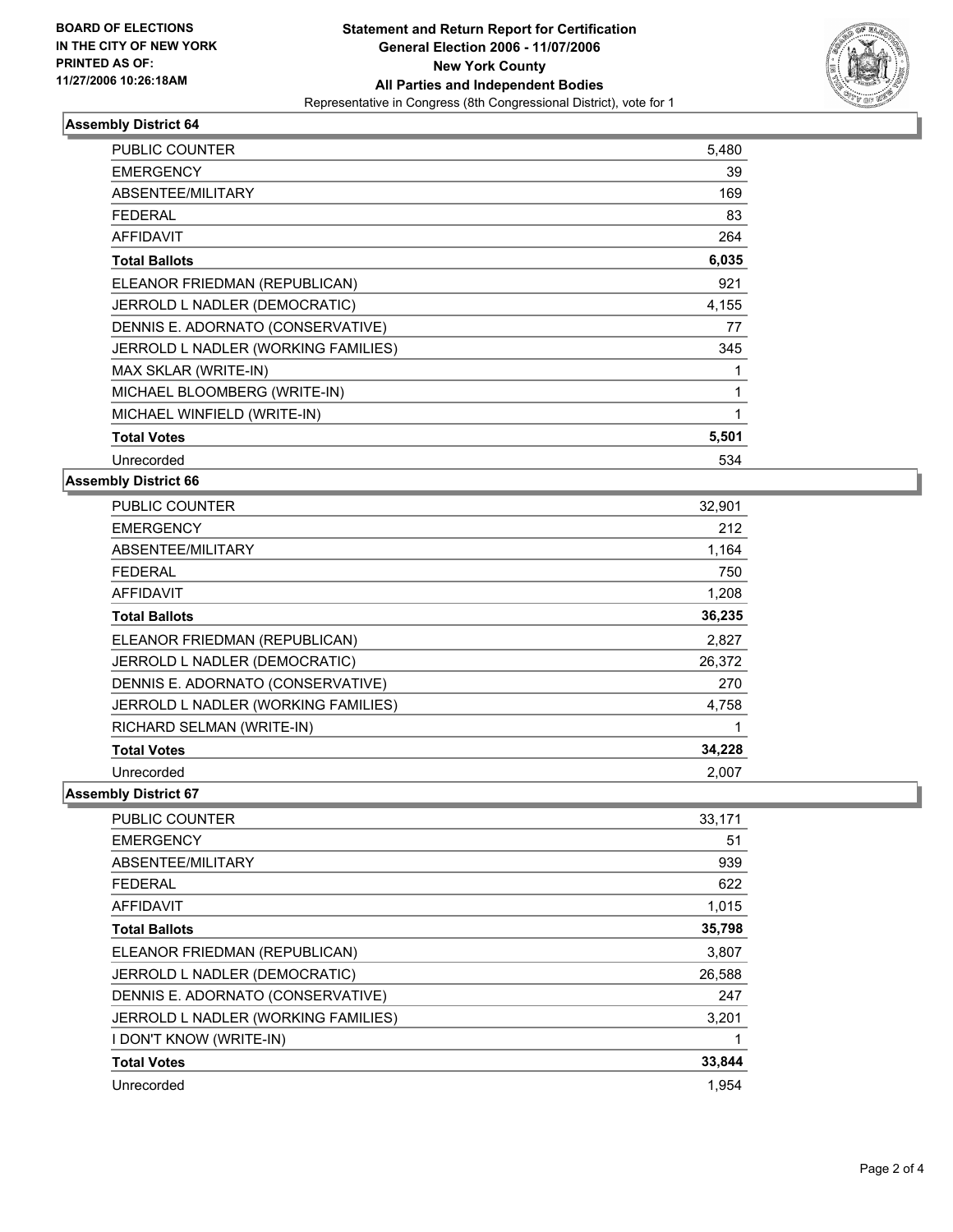

## **Assembly District 69**

| PUBLIC COUNTER                      | 1,355 |
|-------------------------------------|-------|
| <b>EMERGENCY</b>                    | 0     |
| ABSENTEE/MILITARY                   | 35    |
| <b>FEDERAL</b>                      | 25    |
| AFFIDAVIT                           | 36    |
| <b>Total Ballots</b>                | 1,451 |
| ELEANOR FRIEDMAN (REPUBLICAN)       | 132   |
| JERROLD L NADLER (DEMOCRATIC)       | 1,073 |
| DENNIS E. ADORNATO (CONSERVATIVE)   | 11    |
| JERROLD L NADLER (WORKING FAMILIES) | 139   |
| <b>Total Votes</b>                  | 1,355 |
| Unrecorded                          | 96    |

#### **Assembly District 75**

| <b>PUBLIC COUNTER</b>               | 24,138 |
|-------------------------------------|--------|
| <b>EMERGENCY</b>                    | 278    |
| ABSENTEE/MILITARY                   | 774    |
| <b>FEDERAL</b>                      | 352    |
| <b>AFFIDAVIT</b>                    | 840    |
| <b>Total Ballots</b>                | 26,382 |
| ELEANOR FRIEDMAN (REPUBLICAN)       | 2,212  |
| JERROLD L NADLER (DEMOCRATIC)       | 18,887 |
| DENNIS E. ADORNATO (CONSERVATIVE)   | 213    |
| JERROLD L NADLER (WORKING FAMILIES) | 2,944  |
| MASSIMO GALLI (WRITE-IN)            |        |
| THOMAS DUANE (WRITE-IN)             |        |
| <b>Total Votes</b>                  | 24,258 |
| Unrecorded                          | 2,124  |